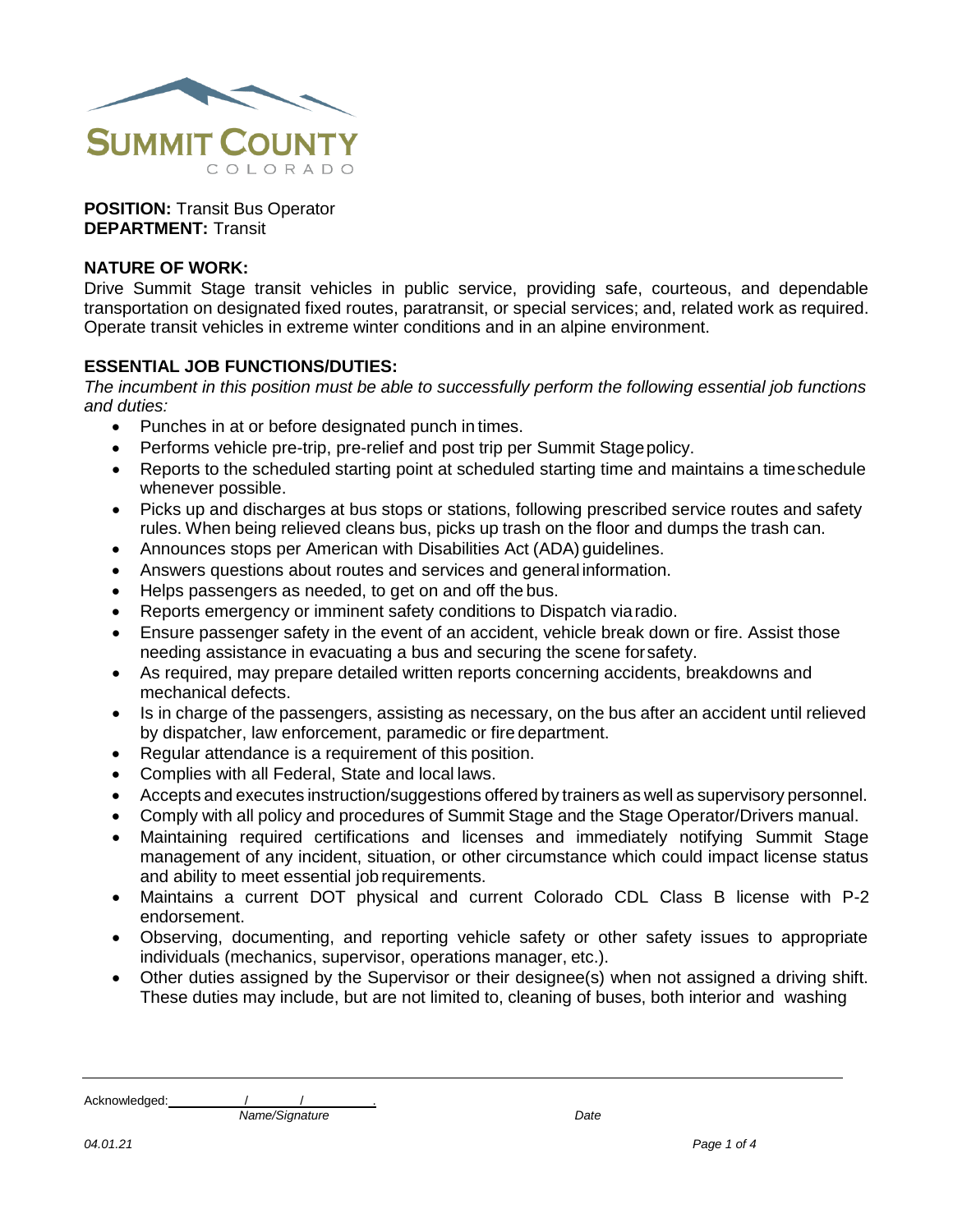exterior, dumping of trash out of buses and switch out vehicles, pre-tripping buses, bringing buses to the shop for repairs, cleaning interior and exterior buswindows.

- Bus Operators, may volunteer to complete other maintenance duties, provided they are properly trained.
- All users of the Operators' break room are also responsible for keeping the break room clean and tidy.
- Summit Stage Management will from time to time appoint temporary positions, either to be filled by interview process or by Management selection, to meet growing needs of the Stage's Operations: the following positions are only illustrations of temporary positions: Driver/ Dispatcher, Planner, IT coordinator, CDL Tester, CDL Trainer, Fill in Para Scheduler, Trainer. May be involved in special projects and employee committee activities that are directly or indirectly related to essential job functions.
- Able to read, write and understand written and verbal instruction.
- Fluency in spoken and written English language required. Knowledge of Spanish helpful.
- Able to detect improper functional mechanical system on the assigned vehicles after proper training.

## **Knowledge, Skills and Abilities:**

- Ability to communicate effectively, especially verbally, observe operating conditions and take actions to avoid and solve problems.
- Ability to troubleshoot problem situations and take appropriate steps quickly.
- Ability to work independently and must be willing to work shifts that vary from day to night, seven days a week.
- Ability to detect mechanical malfunctions on the Stage Fleet vehicles and take appropriate action.
- Ability to operate transit vehicle of all types.
- Ability to work closely with the general public and outside agencies.
- Ability to learn and develop new skills as necessary.

#### **Materials and Equipment Directly Used:** *Materials and equipment used include, but may not be limited to the following:*

- *Equipment***:** Position requires use of various equipment including buses, staff vehicles, refueling stations, fluid dispensing systems, hand-tools (on occasion), bus/car wash facility & equipment, two-way radios, computers/tablets/other digital equipment, calculators, copiers, printers, fax machines, telephones.
- *Materials***:** Position requires the use of fuel, oil, lubricants and cleaning supplies.

### **Physical Demands and Work Environment**

The physical demands and work environment described here are representative of those that must be met by an employee to successfully perform the essential functions of this job. Reasonable accommodations may be made to enable individuals with disabilities to perform the essential job functions. Request for reasonable accommodation(s) must be made to the Summit County Government Human Resources Department.

### **Working Environment/Physical Demands:** *The working environment, physical activities and requirements may include the following:*

 Work is performed in an indoor and outdoor high alpine environment and in County vehicles (including buses and other County vehicles). Exposure to extreme weather conditions, fumes, dust, materials listed above, loud noises, vibrations, moving objects and machinery; and, some work is in proximity to a computer screen. There is a high degree of public contact at varying

Acknowledged: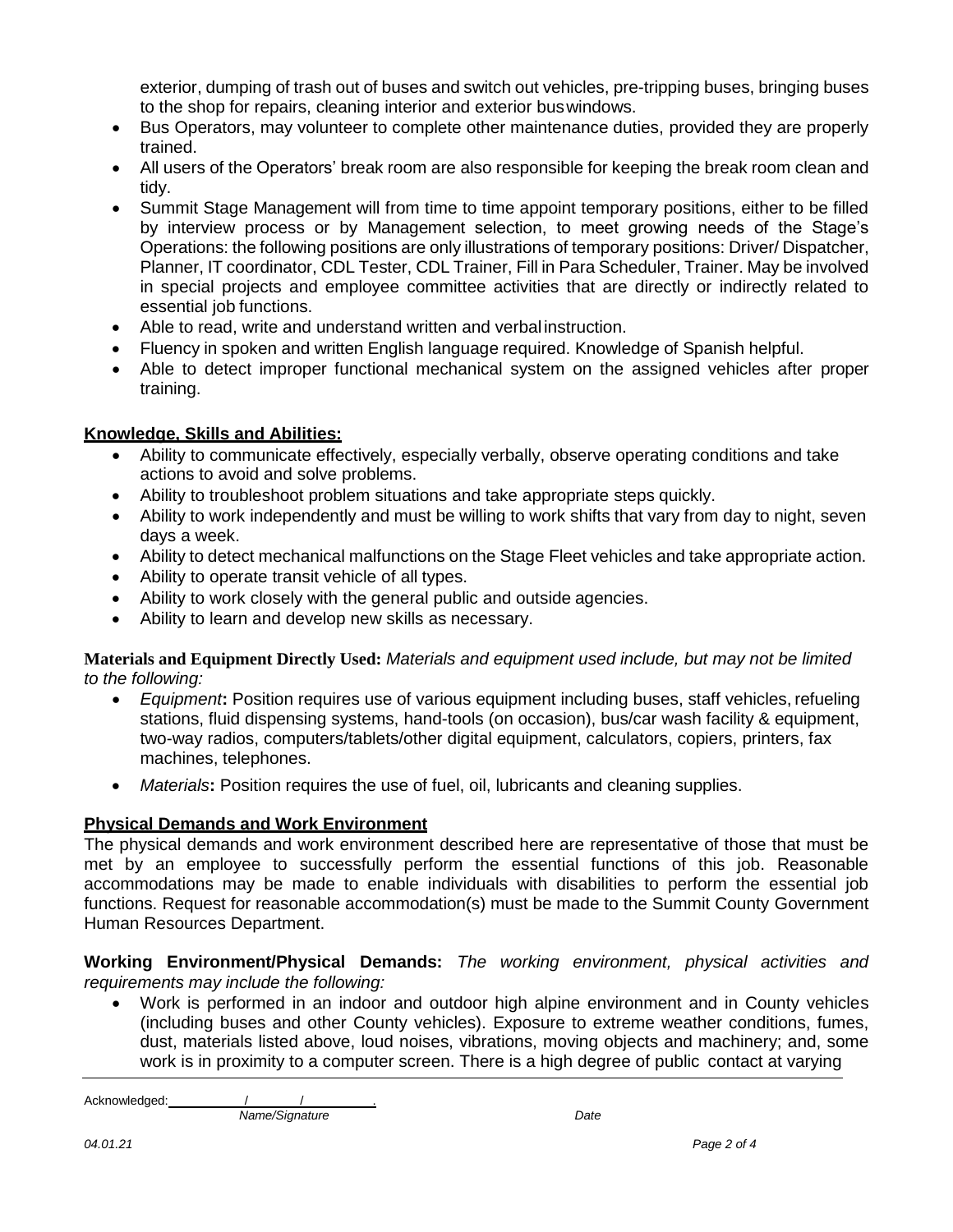times, and working alone and as a member of a crew. Contact with the public, coworkers, managers, supervisors and others where explanatory or interpretive information is exchanged, gathered or presented is a daily requirement.

- This position requires physically demanding work including long periods of sitting/driving, repetitive motions, occasional heavy lifting (up to 40 pounds), ability to climb in & out of buses and other County vehicles, walking, seeing, stooping, standing, bending, kneeling, grasping, carrying, driving, and listening/observing. A high degree of public contact including interaction with difficult riders/citizens/customers is required.
- The applicant must pass a Department of Transportation (DOT) Federal Transit Administration (FTA) pre-employment drug screening, and present a valid DOT Medical Examiner's Physical Examination card. Successful applicants will also be subject to random drug and alcohol testing while employed in this capacity by the Summit Stage.
- *Safety Sensitive: This position is considered safety sensitive because the successful applicant must operate a revenue service vehicle, transporting passengers as part of a public transit system from Point A to Point B, as a regular function of his/her daily job duties*.
- *Work Schedule:* Days, nights, weekends, and holidays, as needed or scheduled. *Seasonal, Part-Time* (year-round) and/or *Temporary* Operators may be scheduled to work full or part-time schedules; or, may be scheduled on a substitute basis.

# **EDUCATION, EXPERIENCE, AND FORMAL TRAINING:**

- Must be a minimum of 21 years of age and possess a Colorado Class B Commercial Drivers License with P-2 endorsement and no restrictions on air brakes.
- Must have no prior DUI convictions in the past 7 years and an acceptable MVR as determined by Management.
- Must have driven a motor vehicle for at least three years.
- Must have a friendly, customer-oriented personality.
- Must be compliant with Federal Motor Carrier Safety Administration (FMCSA) and Department of Transportation (DOT) drug and alcohol testing rules and requirements
- Those receiving conditional offer of employment must pass a physical examination, as required by the Department of Transportation.
- Must be compliant with all CDOT, FMCSA and FTA guidelines at all times.
- These requirements are not all inclusive and other requirements may have to be met as determined by Management

### **LICENSES OR CERTIFICATES:**

 Must possess a valid Colorado CDL Class B with P2 endorsement and no restrictions on air brakes at time of appointment and throughout employment.

Acknowledged: